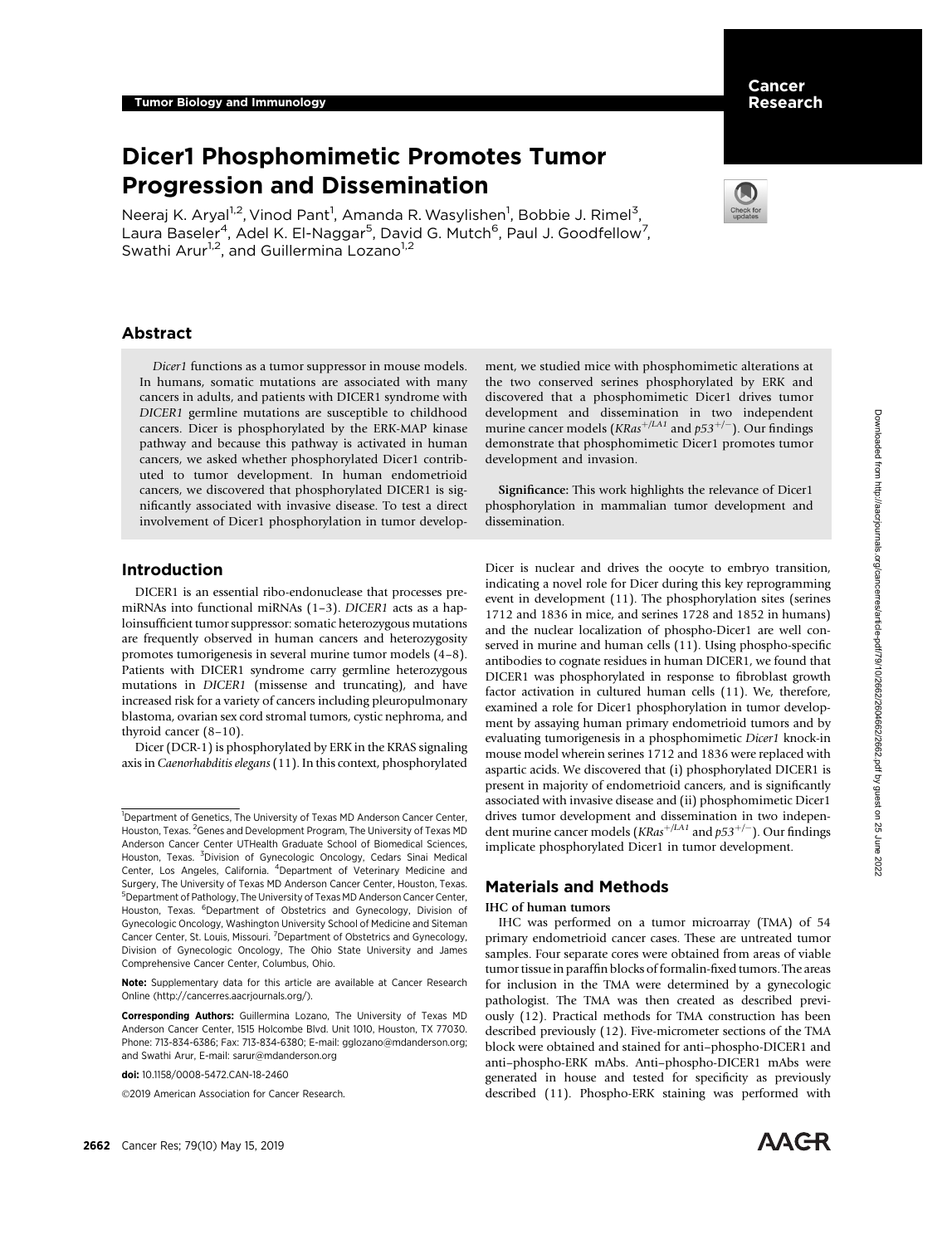anti–phospho-ERK (Thr 202/Tyr 204, #9101 S, rabbit antihuman, Cell Signaling Technology) at 1:100 dilution. Slides were then incubated MACH2 Universal polymer-HRP (#M2U522H, BioCare Medical, LLC). Signals were developed with the 3,3'diaminobenzidine (DAB) substrate  $DAB^+$  Liquid (#K3468, Dako Cytomation). Slides were read by two blinded independent examiners. Staining for each antibody was reviewed and recorded as a percentage of cells with nuclear stain and a percentage of cells with cytoplasmic stain. The percentages were averaged between examiners.

### Mice

KRas<sup>LA1</sup>,  $p53^-$ , and Dicer<sup>2SD</sup> alleles have been published (13–15). All mice were maintained in >90% C57BL/6 background. All mouse studies were conducted in compliance with an Institutional Animal Care and Use Committee-approved protocol.

We crossed Dicer<sup>+/2SD</sup> and  $KRas$ <sup>+/LA1</sup> mice to generate a cohort of  $KRas^{+/LA1}$  and  $KRas^{+/LA1}$  Dicer<sup>+/2SD</sup> mice. The cohort was monitored for 400 days. Moribund animals were euthanized, and their tissues were collected. Animals that were still alive at 400 days were sacrificed and their tissues were collected for pathology. Animals that were euthanized due to nontumor related issues (dermatitis, rectal prolapse) were not included in the study.

Similarly, we introduced the Dicer<sup>2SD</sup> allele in the  $p53^{+/-}$ driven tumor model. A cohort containing 19  $p53^{+/-}$  mice and 32 p53<sup>+/–</sup> Dicer<sup>+/2SD</sup> mice was generated. The cohort was monitored for 540 days.Moribund animals were euthanized, and their tissues were collected. Animals that were still alive at 540 days were sacrificed and their tissues were collected for pathology. Animals that were euthanized because of nontumor-related issues (dermatitis, rectal prolapse) were not included in the study. Tissues were collected, sectioned, and examined for pathology at the same time.

### Histopathology

Tissues harvested from mice were fixed in 10% neutral buffered formalin and paraffin-embedded. Four-micrometer sections were stained with hematoxylin and eosin (H&E), and examined by light microscopy. Tissue processing, paraffin embedding, sectioning, and H&E staining were performed by the MD Anderson Department of Veterinary Medicine & Surgery Histology Laboratory.

### Immunofluorescence staining

Tissues were harvested from mice, fixed in 10% neutral buffered formalin, and paraffin-embedded. Tissue processing was performed by the MD Anderson Department of Veterinary Medicine & Surgery Histology Laboratory. Immunofluorescence to detect phosphorylation of Dicer1 was conducted with monoclonal phospho-Dicer1 specific antibodies (clones 1712-26 and 1836- 25; 1:200; ref. 11), and DAPI. For each genotype, 50 images at  $63\times$ were captured across the full slide. Each image captured 200 to 500 cells. To avoid bias, staining, and image capture, analyses were performed in a blinded manner.

### Statistical analysis

Student t tests, Fisher exact tests, and Kaplan–Meier survival analyses were performed using GraphPad Prism 7 Software. P values were calculated using log-rank (Mantel–Cox) test and  $P < 0.05$  was considered statistically significant.

# Results

### DICER1 phosphorylation correlates with endometrioid tumor invasion

Dicer phosphorylation at serines 1712 and 1836 and nuclear translocation are mediated by Erk downstream of the KRas signaling pathway (11). We, therefore, examined DICER1 phosphorylation status in 54 endometrioid cancers with increased KRAS or hormonal signaling by IHC for phospho-DICER1 and phospho-ERK on a tissue microarray. These 54 endometrioid tumors had an intact DNA mismatch repair (MMR) pathway based on prior microsatellite instability analyses (16). Endometrioid tumors with an intact MMR pathway do not present with DICER1 mutations. POLE mutations also were not identified in these samples (16).

To examine the status of phospho-DICER1 in these tumors, we used two phospho-Dicer1 monoclonal antibodies (mAb) mixed together that recognize individual phosphorylated serines 1728 and 1852. The specificities of these reagents have been validated in C. elegans, murine uterine tissues, and human cell lines (11, 17). Tumors were also analyzed for phospho-ERK. Each tumor with >10% of cells with phospho-DICER1 or phospho-ERK signal was labeled positive (Fig. 1). Phosphorylated DICER1 appears nuclear in all our assays as shown previously (Fig. 1; refs. 11, 14). We observed that 63% (32/51) of endometrioid tumors (three cases were not evaluated due to >2 lost cores of 5 examined for each tumor) were positive for phospho-DICER1 (Fig. 1). Overall, 84% of tumors that were positive for phospho-DICER1and also for phospho-ERK (27/32) and five were negative for phospho-ERK (either nuclear or cytoplasmic). Of the 19 tumors that were negative for phospho-DICER1, 12 were also negative for phospho-ERK. The distribution of phospho-DICER1–positive cells did not perfectly overlap with phospho-ERK, which could be an indication of the kinetics of phospho-ERK versus phospho-Dicer turnover due to the presence of different phosphatases. Five tumors that were positive for phospho-Dicer1 were negative for phospho-ERK. We remote the rest or the the transportation of the state or the state of the cancer Rest 10) May 16, 2019 2663Downloaded in the formula and the state of the state of the state of the state of the state of the state of th

To dissect the relationship between DICER1 phosphorylation and clinicopathologic features in endometrioid cancers, we classified each tumor with less than 50% of cells positive for phospho-DICER1 as "low-to-medium" for DICER1 phosphorylation ( $n = 35$ ), and tumors with over 50% of cells with phospho-DICER1 as "high" for DICER1 phosphorylation ( $n = 16$ ). High phospho-DICER1 was significantly associated with lower body mass index (BMI;  $P < 0.01$ ) and deep myometrial invasion ( $P =$ 0.02; Fig. 1C; Table 1). In addition, there was also a trend wherein the presence of lymphovascular space invasion was higher in tumors with high phospho-DICER1 ( $P = 0.06$ ). Deep myometrial invasion and increased lymphovascular space invasion are features of poor outcomes in these cancers. Together, these data indicate that presence of nuclear phosphorylated DICER1 correlates with lower BMI and endometrioid tumor invasion.

# Phosphomimetic Dicer1 cooperates with KRasG12D in transformation

To determine whether phosphorylated Dicer1 could drive tumor progression in vivo, we generated a Dicer1 knock-in mouse model by replacing serines 1712 and 1836 (corresponding to human serines 1728 and 1852) with aspartic acid, which mimics phosphorylation and renders the protein impervious to dephosphorylation by phosphatases (13). Dicer1 serines 1712 and 1836 were replaced with aspartic acids (Dicer<sup>2SD</sup>) at the endogenous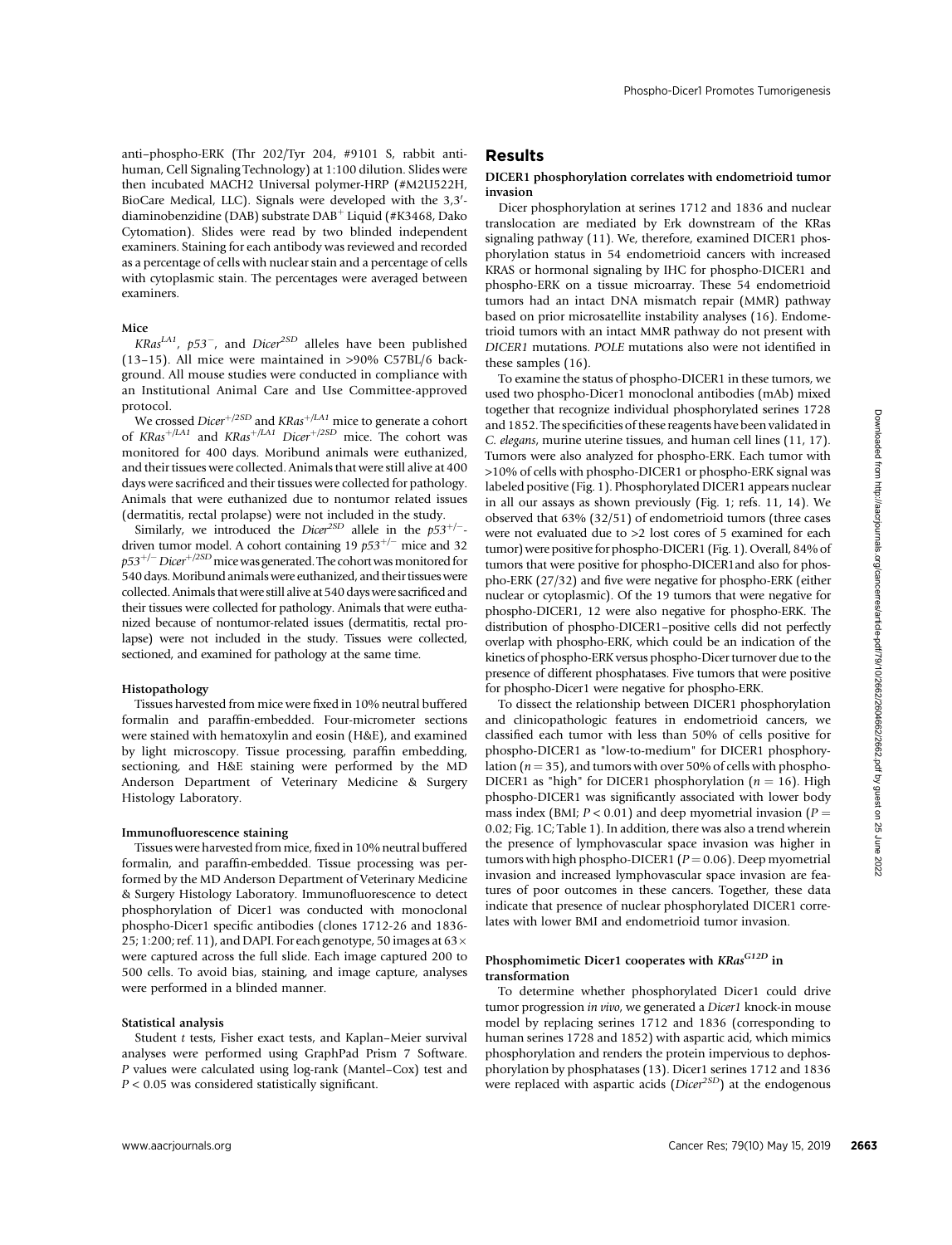

# Figure 1.

DICER1 phosphorylation is associated with lower BMI and invasion of primary endometrioid cancers. A, Representative images of endometrioid cancers stained with phospho-specific DICER1 antibodies (top) and a phospho-ERK antibody (bottom). B, Higher magnification of one endometrioid cancer sample displaying nuclear phosphorylated DICER1 staining. C, On the basis of the number of cells that were positive for phospho-DICER1 (A), the tumors were divided into "low-to-medium" positivity for phosphorylated DICER1 or "high" positivity for phosphorylated DICER1. Bar graphs display the distribution of tumors with low-to-medium or high phospho-DICER1 with clinicopathologic feature. Invasion, depth of myometrial invasion; LVSI, lymphovascular space invasion.  $P < 0.01$  for BMI,  $P = 0.06$  for LVSI, and  $P = 0.02$  for depth of myometrial invasion.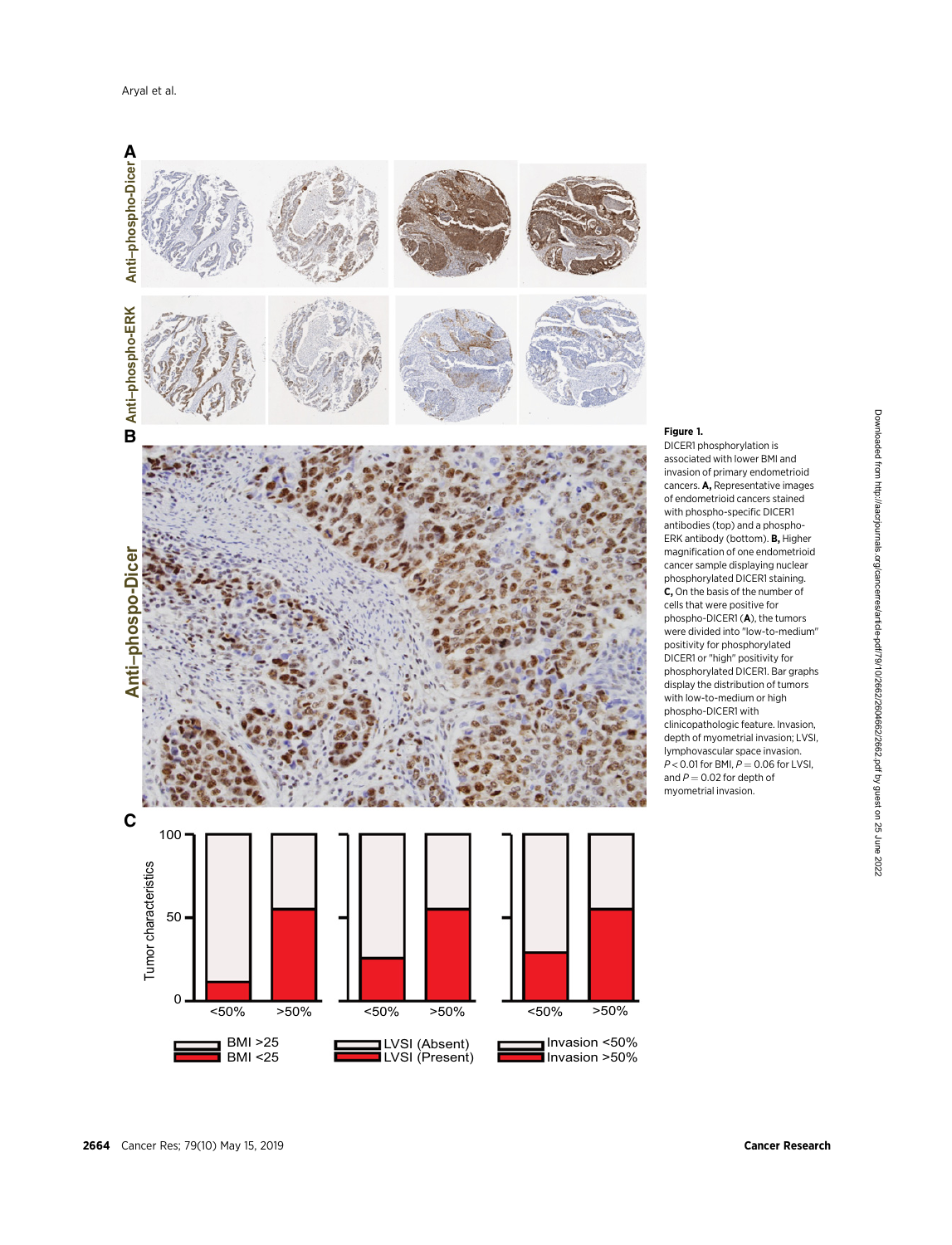| <b>Table 1.</b> Relationship between phospho-DICER1 levels and clinicopathologic |  |  |  |  |
|----------------------------------------------------------------------------------|--|--|--|--|
| features in endometrioid cancer                                                  |  |  |  |  |

|                             | <b>Nuclear DICER1 positivity</b> |                    |           |        |
|-----------------------------|----------------------------------|--------------------|-----------|--------|
| Clinicopathologic           | Low<br>N                         | <b>Medium</b><br>N | High<br>N | рª     |
| factor                      |                                  |                    |           |        |
| Age                         |                                  |                    |           |        |
| <60 years                   | 5                                | 10                 | 7         | 0.10   |
| $\geq$ 60 years             | 14                               | 6                  | 9         |        |
| <b>BMI</b>                  |                                  |                    |           |        |
| <25 (Normal or underweight) | 2                                | $\overline{2}$     | 8         | < 0.01 |
| $\geq$ 25-30 (Overweight)   | 16                               | 14                 | 6         |        |
| Grade                       |                                  |                    |           |        |
| 1                           | 9                                | 9                  | 9         | 0.80   |
| $\overline{2}$              | 3                                | 3                  | 1         |        |
| 3                           | 7                                | 4                  | 6         |        |
| Stage                       |                                  |                    |           |        |
| I or II                     | 12                               | 11                 | 8         | 0.54   |
| III or IV                   | 7                                | 5                  | 8         |        |
| LVSI                        |                                  |                    |           |        |
| Present                     | 7                                | $\overline{2}$     | 9         | 0.03   |
| Absent                      | 12                               | 14                 | 7         |        |
| Depth of invasion           |                                  |                    |           |        |
| < 50%                       | 10                               | 13                 | 5         | 0.02   |
| >50%                        | 9                                | 3                  | 11        |        |

NOTE: BMI data missing for three cases.

Abbreviation: LVSI, lymphovascular space invasion.

<sup>a</sup>Fisher exact test.

locus. Homozygosity of Dicer1 phosphomimetic mutations results in highly penetrant postnatal lethality (78%). The few surviving mice are infertile and display accelerated aging phenotypes (13). However, heterozygous mutants are phenotypically normal (13). In light of our observations above that phospho-DICER1 was present in tumors and correlated with invasion, we tested whether phospho-Dicer1 could modulate tumor progression in two independent cancer models. To assess cancer phenotypes independently of developmental lethality displayed by the homozygous mutants, we used heterozygous Dicer<sup>2SD</sup> mice in two distinct cancer models carrying KRas<sup>LA1</sup> or  $p53$ <sup>-</sup> mutations (14, 15).

The  $KRas^{LA1}$  allele consists of a duplicated exon1, one of which contains a KRas<sup>G12D</sup> mutation, which undergoes spontaneous recombination yielding either wild-type or mutant KRas alleles (15). This model gives rise to fully penetrant multifocal lung cancer starting at 1 week of age and low frequency thymic lymphomas that vary by the background of the mouse. We chose this tumor model because heterozygosity of Dicer1 cooperates with  $KRas^{G12D}$  to drive lung cancer development in mice. We, thus, generated a cohort of  $KRas^{+/LA1}$  and  $KRas^{+/LA1}$  Dicer $^{+/2SD}$ mice.  $KRas^{+/LA1}$  Dicer<sup>+/2SD</sup> mice contain one phosphomimetic Dicer1 allele that mimics constitutive phosphorylation and one wild-type Dicer1 allele that can be potentially regulated by KRas (4). In this background,  $KRas^{+/LA1}$  Dicer $t^{/2SD}$  mice developed a wide spectrum of tumors and had a significantly reduced median survival of 353 days as compared with  $KRas^{+/LA1}$  mice, which did not achieve median age at the 400-day end point of the study ( $P = 0.03$ ; Fig. 2A). KRas<sup>+/LA1</sup> mice developed only lung adenomas/adenocarcinomas (16/17). Although  $KRas^{+/LAI}$ Dicer<sup>+/2SD</sup> mice also developed lung adenocarcinomas (21/24), 58% of mice (14/24) developed additional tumors, which included 21% lymphomas (5/24, includes 3 animals without lung adenocarcinoma), 25% histiocytic sarcoma (6/24), and one each of hepatocellular carcinoma, mesothelioma, endothelial cell tumor, hemangiosarcoma, and hemangioma (Fig. 2B and C; Supplementary Fig. S1; Table 2). Of note, all lymphomas and histiocytic sarcomas from  $KRas^{+/LA1}$  Dicer $^{+/2SD}$  mice disseminated into multiple organs including lung, liver, heart, kidney, spleen, and thymus (Supplementary Fig. S1; Table 2). In one  $KRas^{+/LA1}$ ; Dicer $t^{1/2SD}$  mouse, a lung adenocarcinoma metastasized to the kidney and heart (Supplementary Fig. S1).

To determine whether the phosphomimetic Dicer1 protein behaved as a constitutively phosphorylated protein, we performed immunofluorescence on lung tissues from each of the genotypes using the phospho-Dicer1 antibodies. All  $\overline{D}$ icer<sup>2SD/2SD</sup> lung cells were positive for phospho-Dicer1 and all displayed nuclear localization, whereas  $Discer^{+/2SD}$  lung tissues showed little staining likely due to low levels of phosphorylated Dicer1 (Fig. 2D).  $KRas^{+/LA1}$  lung tissues showed no staining. In contrast, KRas<sup>+/LA1</sup>; Dicer<sup>+/2SD</sup> lung sections showed that >70% of cells were positive for nuclear phospho-Dicer1 staining, indicating that increased KRas signaling results in increased phosphorylation and nuclear translocation of wildtype Dicer1 in this model (Fig. 2D). Combined, these results indicate that phosphomimetic Dicer1 is nuclear and cooperates with oncogenic KRas<sup>G12D</sup>, resulting in a wide spectrum of tumors and metastases.

### Phosphomimetic Dicer1 cooperates with p53 heterozygosity in transformation

TP53 loss is associated with DICER1 mutations and an activated KRAS pathway in many human tumors (4, 9, 18). To test whether the phosphomimetic Dicer1 is sufficient to promote tumorigenesis in the context of p53 heterozygosity, we next introduced the Dicer<sup>2SD</sup> allele into  $p53^{+/-}$  mice, which primarily developed osteosarcomas and lymphomas (14). Similar to the  $KRas<sup>+/LA1</sup>$ Dicer<sup>+/2SD</sup> model, p53<sup>+/-</sup> Dicer<sup>+/2SD</sup> mice (n = 32) exhibited a reduced median survival of 497 days as compared with  $p53^{+/-}$ mice  $(n = 19)$ , which did not achieve median age at the 540-day end point used in this study ( $P = 0.0855$ , Fig. 3A). In addition,  $p53^{+/-}$  Dicer $^{+/2SD}$  mice exhibited a wide spectrum of tumors and had a significantly reduced tumor-free survival as compared with  $p53^{+/-}$  mice (P = 0.0273, Fig. 3B). A total of 71% (15/21) of the  $p53^{+/-}$  Dicer $^{+/2SD}$  mice developed tumors as compared with 25% (3/12) of the  $p53^{+/-}$  mice (Table 3). In contrast to  $p53^{+/-}$  mice, which only developed osteosarcomas ( $n = 2$ ) and a lymphoma  $(n = 1)$ , the spectrum of tumors in  $p53^{+/-}$  Dicer<sup>+/2SD</sup> mice included osteosarcomas ( $n = 6$ ), lymphomas ( $n = 6$ ), histiocytic sarcomas ( $n = 2$ ), hemangiosarcoma, lung adenocarcinoma, hepatocellular carcinoma, testicular carcinoma, and two undifferentiated tumors. A total of 24% of  $p53^{+/-}$  Dicer $\pm$ <sup>12SD</sup> mice (5/24) displayed multiple cancers including one mouse that developed an osteosarcoma, a lymphoma, and an adenocarcinoma (Fig. 3C and D; Table 3). Interestingly, lymphomas, histiocytic sarcomas, and the testicular carcinoma were disseminated to many organs, a phenotype also observed in  $KRas^{+/LA1}$  Dicer $t^{+/2SD}$ mice (Fig. 3D; Table 3). None of the  $p53^{+/-}$  mice developed multiple cancers. words<br>
and the method of the USA of the Cancel Cancel Cancel Cancel Cancel Cancel Cancel Cancel Cancel Cancel Cancel Cancel Cancel Cancel Cancel Cancel Cancel Cancel Cancel Cancel Cancel Cancel Cancel Cancel Cancel Cance

We next performed immunofluorescence to assess the status of Dicer1 phosphorylation in  $p53^{+/-}$  Dicer<sup>+/2SD</sup> tumors. We could not detect a signal in  $p53^{+/-}$  tumors (Fig. 3E). In contrast,  $p53^{+/-}$ Dicer $p+/2SD$  lymphomas and osteosarcomas revealed over 60% of cells with positive phospho-Dicer1 nuclear signal. In this genotype, we also evidenced some cytoplasmic signal for the antibody, which may be an indication of cytoplasmic retention of the phosphorylated protein. These results demonstrate that phosphomimetic Dicer is nuclear in tumors from  $p53^{+/-}$  mice.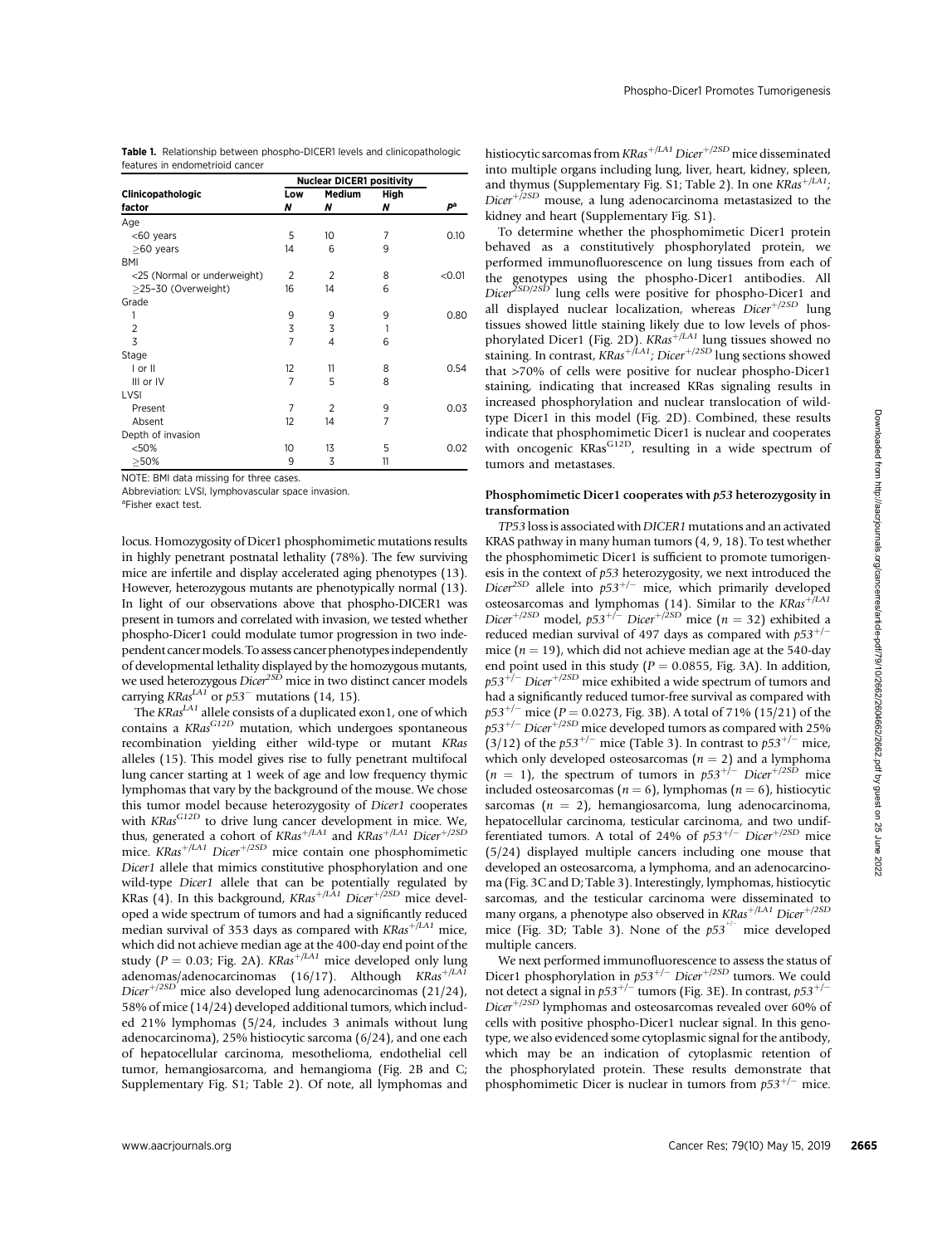

### Figure 2.

Phosphomimetic Dicer1 promotes tumorigenesis in KRas<sup>+/LA1</sup> mice. A, Kaplan–Meier survival curves of KRas<sup>+/LA1</sup> mice (n = 21) and KRas<sup>+/LA1</sup> Dicer<sup>+/2SD</sup> mice (n = 36) followed for 400 days. P = 0.03. **B,** Tumor spectrum of KRas<sup>+/LA1</sup> mice (n = 16 cancers in 17 mice) and KRas<sup>+/LA1</sup> Dicer<sup>+/2SD</sup> mice (n = 37 cancers in 24 mice). **C,** Frequencies of mice with cancer, multiple cancers, and disseminated cancers in KRas<sup>+/LA1</sup> mice ( $n = 17$ ) and KRas<sup>+/LA1</sup> Dicer<sup>+/2SD</sup> mice ( $n = 24$ ). D, Representative immunofluorescence images of lung tissue captured at 63 x displaying phosphorylated Dicer1 in green and DAPI in blue, in mice with the indicated genotypes. Scale bar, 50  $\mu$ m.

Combined, these data suggest that phosphomimetic Dicer1 is a key driver of tumor progression and dissemination.

# Discussion

Dicer1 is phosphorylated by ERK upstream of KRas, a wellknown and studied oncogene. We show for the first time that phospho-Dicer1 is present in endometrioid cancers, localized to the nucleus, and is correlated with invasive disease. In this study, the phosphorylation status of Dicer1 and ERK did not completely overlap. Five tumors that were positive for phospho-Dicer1 were negative for phospho-ERK. This observation suggests that either DICER1 may be phosphorylated by additional MAPK's or that the perdurance of DICER1 phosphorylation is longer than that of phospho-ERK. This observation highlights lack of knowledge regarding the complete regulation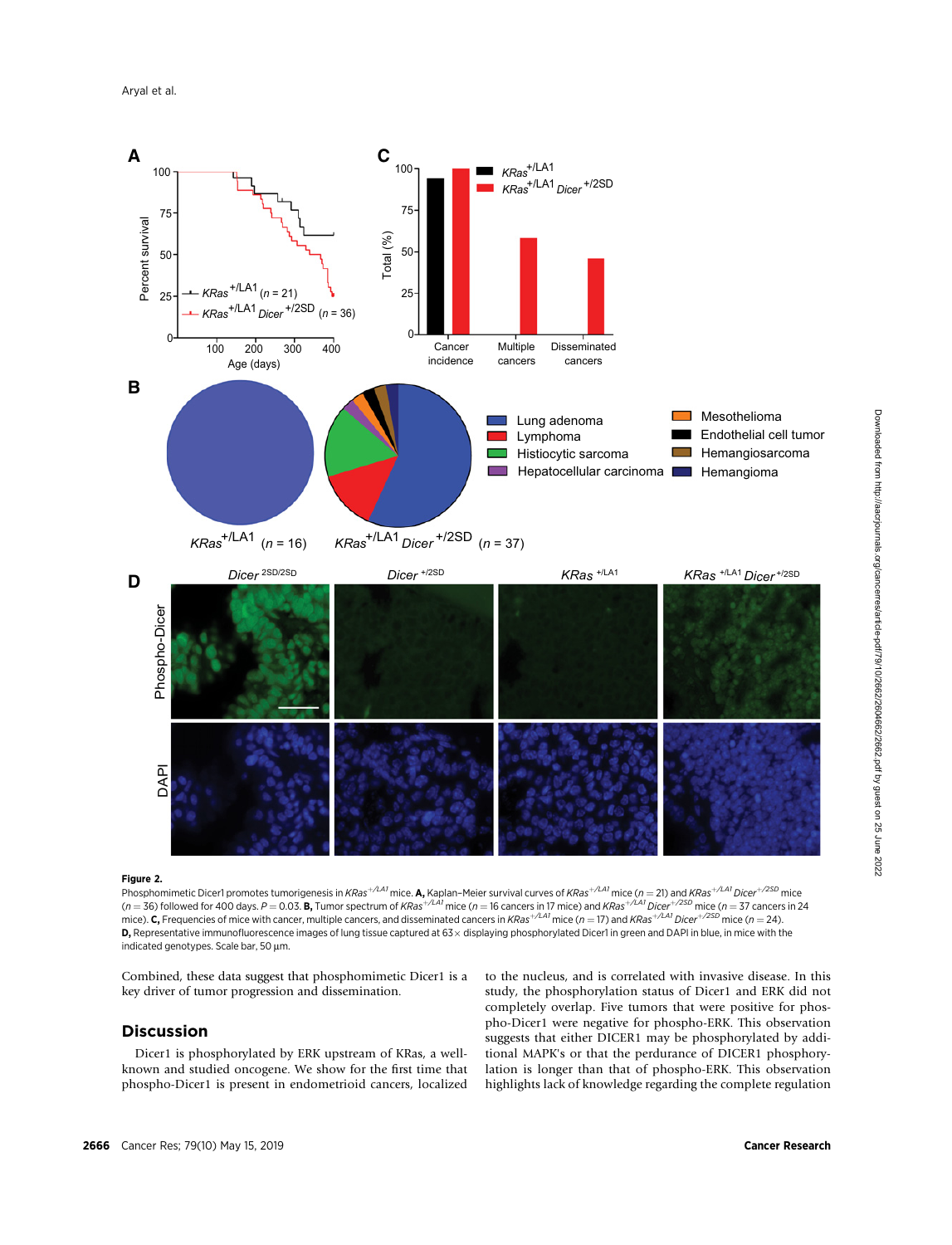### **Table 2.** Tumors in  $KRas^{+/LA1}$  and  $KRas^{+/LA1}$  Dicer $^{+/2SD}$  mice

|                            | $KRas^{+/LA1}$ | $KRas^{+/LAI}$<br>Dicer <sup>+/2SD</sup><br>$(n = 24)$ |  |
|----------------------------|----------------|--------------------------------------------------------|--|
| <b>Tumor type</b>          | $(n = 17)$     |                                                        |  |
| Lung adenocarcinoma        |                |                                                        |  |
|                            | 16             | $21(1^a)$                                              |  |
| Other tumors               |                |                                                        |  |
| Lymphoma                   | ∩              | $5(5^a)$                                               |  |
| Histiocytic sarcoma        |                | $6(6^a)$                                               |  |
| Hepatocellular carcinoma   | Ω              |                                                        |  |
| Mesothelioma               |                |                                                        |  |
| Endothelial cell tumor     | Ω              |                                                        |  |
| Hemangiosarcoma            |                |                                                        |  |
| Hemangioma                 | ∩              |                                                        |  |
| Mice with $>1$ tumor types | Ω              | 14                                                     |  |
| Total mice with tumors     | 16             | 24                                                     |  |

a Dissemination/metastasis.

Figure 3.

Phosphomimetic Dicer1 promotes<br>tumorigenesis in *p53<sup>+/-*-</sup> mice. A, Kaplan–Meier survival curve of  $p53^{+/}$  mice ( $n = 19$ ) and  $p53^{+/}$ <br>Dicer<sup>+/2SD</sup> mice ( $n = 32$ ) followed for 540 days.  $P = 0.0855$ . B, Kaplan-Meier survival analysis of tumor-free survival of  $p53^{+/-}$  mice  $(n = 12)$  and  $p53^{+/}$  Dicer<sup>+/2SD</sup> mice  $(n = 21)$  followed for 540 days.  $P = 0.0273$ . C. Tumor spectrum of  $p53^{+/-}$  mice ( $n = 3$  cancers in 12<br>mice) and  $p53^{+/-}$  Dicer<sup>+/2SD</sup> mice  $(n = 20$  cancers in 21 mice). **D.** Frequencies of mice with cancer. multiple cancers, and disseminated<br>cancers in  $p53^{+/-}$  mice ( $n = 12$ ) and  $p53^{+/-}$  Dicer $^{+/2SD}$  mice (n = 21). **E**, Representative immunofluorescence images of lymphomas and osteosarcomas captured at 63 displaying phosphorylated Dicer in green and DAPI in blue, in mice of the indicated genotypes. Scale bar, 50  $\mu$ m.

of Dicer1 phosphorylation and possible unique functions in the nucleus.

On the basis of these data, the role of the Dicer1 phosphomimetic protein in tumorigenesis was examined in this study. We demonstrate, for the first time, that phosphomimetic Dicer1 cooperates with two distinct oncogenic lesions,  $KRas^{LA1}$  and  $p53^-$ , to drive tumorigenesis, a diverse tumor spectrum, and dissemination. In addition, the development of multiple cancers in a high percentage of mice in both models indicates that phosphomimetic Dicer1 not only plays a role in tumor development and dissemination, but also sensitizes multiple cell types for tumor development. Finally, these observations in mice coupled with the correlation between phospho-DICER1 and invasive endometrioid cancer in humans indicate that Dicer1 phosphorylation promotes tumor invasion and metastasis. Additional data are needed to determine whether phosphorylated DICER1